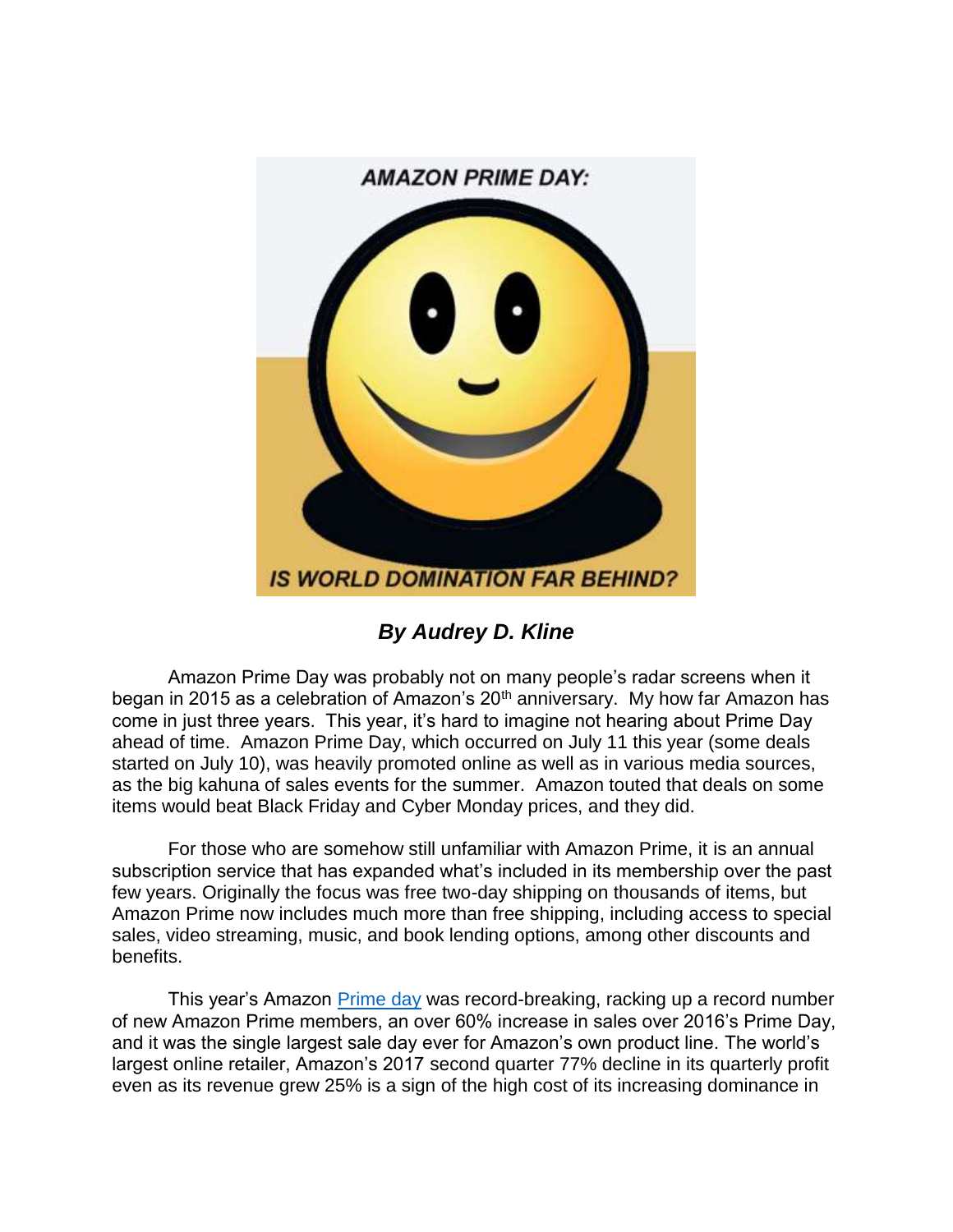retailing. Its subscription sales, which include Prime fees, rose 51% to \$2.2 billion. By the end of 2017 over 50% of U.S. households may have Prime membership.

This year's Prime Day was available to all Prime members. Not a prime member yet? No problem—Amazon offered a free 30-day trial of its Prime service (students can sign up for a free six-month membership, too, and can continue their subscription at a reduced price). Amazon's reach is impacting businesses of all types—from the downswing in shopping at the nation's malls to the grocery industry to distribution channels. Recently, Amazon has a proposed buyout of Whole Foods and has expanded its own online grocery offerings.

The online retailer's expansion is good news for consumers at the moment, but the longer – term implications are less clear. Having watched the impact of Amazon on brick and mortar stores, grocery stores have stepped up their game, offering lower prices, online ordering, delivery services, more product choices, and renovated stores. Over time, however, the concern about being able to compete with Amazon is significant.

Amazon is embarking on a hiring bonanza, aiming to grow its workforce at its U.S. warehouses by holding a four-hour [job fair](http://www.money.cnn.com/2017/07/26/technology/business/amazon-jobs-fair/index.html) at several of its warehouse locations across the U.S. on August 2, 2017. Amazon is planning to add up to 50,000 full time jobs, (nearly half of the planned 100,000 full time jobs it has planned to add) with Amazon touting on the spot job offers to applicants. These will be warehouse and customer service positions. The jobs come with an attractive benefits package, too, such as health and disability insurance, retirement benefits, and stock plans. For part time workers employed at least 20 hours per week, insurance is available. Wage rates will vary by location, with job fairs being held at ten different locations.

Amazon has grown from roughly 56,000 employees in 2011 to over 340,000 last year. This follows an [overseas expansion plan](http://www.businessinsider.com/amazon-looking-to-grow-prime-now-in-europe-2017-4) announced in April, which calls for adding 1300 small warehouses near urban centers to add to its well-established presence in England and Germany. Amazon continues to expand its reach, both domestically and abroad, enticing consumers to buy more of its own products, such as the Amazon Echo or Echo Dot, by offering additional discounts available only through ordering on its own devices such as the Echo as well as by promising two hour delivery through its Amazon Prime Now service. This two-hour delivery service, already available in select U.S. major metropolitan areas, is a focal point of Amazon's European expansion plan.

Amazon is also continuing to expand its footprint by increasing its product diversification such as expanding into prepared meal kit delivery, and it has recently made deals with Sears to carry appliances as well as a deal with Nike, and it is reported to be working to enter the [health industry](https://www.cnbc.com/2017/07/26/amazon-1492-secret-health-tech-project.html) with the management of electronic health records as well as telemedicine. Amazon already sells medical supplies. Also already selling automotive parts, Amazon is now moving to integrate its [voice–enabled](http://www.autonews.com/article/20170624/MOBILITY/170629883/amazon-alexa-auto-industry) assistant, Alexa, into vehicles and aims to enter the [new car](http://www.autonews.com/article/20170612/RETAIL03/170619922/amazon-plans-to-sell-cars-in-europe) market in Europe.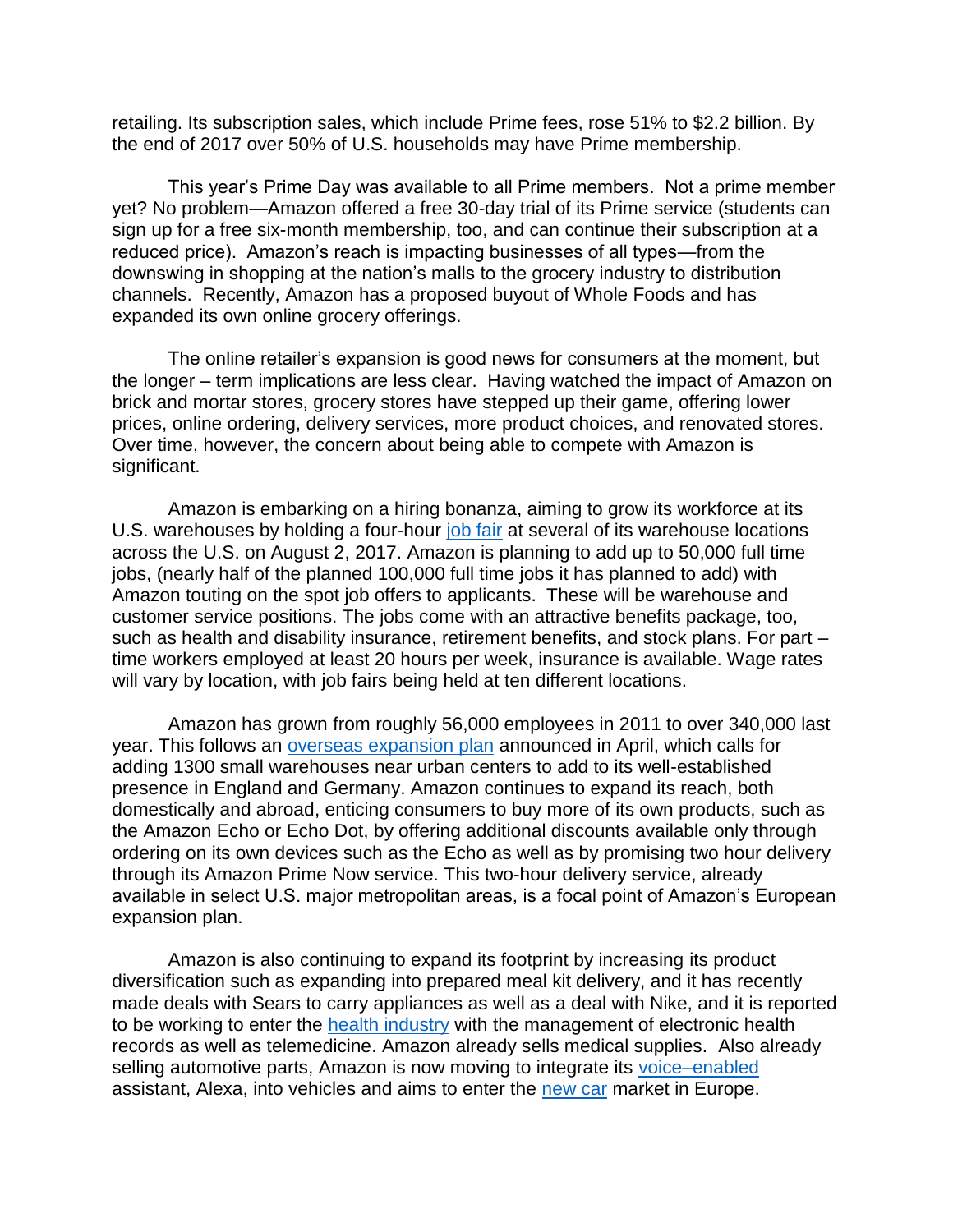What's next? Industry analysts and media sources tongue-in-cheek joke is that Amazon aims to take over the world. Its founder, Jeff Bezos, has watched Amazon's stock price surge to over \$1,000 a share. As more areas of industry come into the crosshairs of Amazon's focus, world domination of e-commerce is becoming less and less of a far-fetched idea. While we can't buy everything on Amazon (yet), it has become the go-to source for price matching, product review information, and quick delivery of thousands of items (ranging from hours to days, depending on location and the item being purchased).

Amazon's genius "add on" products—products that are eligible for free shipping along with an order greater than \$25—are a great example of product tying, the practice of offering products together to reduce cost. Amazon has also rolled out "subscribe & save" that offers a discount on products scheduled for automatic delivery on a schedule chosen by the customer. These tend to be items such as garbage bags, diapers, dog treats, and such. Subscribing to at least five items per month earns a customer an additional discount. With discounts and two hour delivery windows to your doorstep--no wonder grocery stores are stepping up their game!

Among Amazon's latest strategies to expand its product offerings is buying from particular brand third party retailers and then reselling the products on Amazon. [Birkenstock,](https://www.cnbc.com/2017/07/26/birkenstock-ceo-slams-amazon-new-inventory-buying-program.html?recirc=taboolainternal) a seller of sandals and shoes, is one example of this. Birkenstock halted sales through Amazon, however, supposedly due to counterfeit concerns. Amazon's announcement to use third party resellers has led Birkenstock to threaten to pull its authorized retailer status from its network of sellers should they choose to sell to Amazon. Birkenstock [notified](https://www.washingtonpost.com/news/business/wp-content/uploads/sites/8/2017/07/Amazon-retailer-letter-7.20.17.pdf) its authorized sellers on July 20 that they are not permitted to work with resellers such as Amazon and should they do so, they will be closed forever. Birkenstock is an iconic brand and doesn't want its distribution controlled by Amazon. Where such battles end up remains to be seen, but Birkenstock is threatening legal action to hold onto control of its brand. At the moment, Birkenstocks can still be purchased on Amazon's Birkenstock site.

Beyond the Birkenstock dust-up, Amazon recently has found itself in hot water with the U.S. government for [violating](http://www.siliconbeat.com/2017/07/28/amazon-under-federal-investigation-over-iran-linked-sales-including-to-person-on-anti-terror-list/?doing_wp_cron=1501390987.7681069374084472656250) U.S. sanctions. Amazon has admitted to sales over a five year period (2012 through 2017) to individuals or groups on the government's do not sell list due to terrorism or other violations such as human rights by selling to individuals listed on the terrorism lists as well as Iran Threat Reduction and Syria Human Rights Act lists. Amazon reports it is strengthening its processes to stop these violations in the future.

So, where does this leave Amazon and its ever-growing customer base? It's hard to beat the convenience of Amazon as well as the pricing on some items, but global expansion at such a fast clip obviously has its challenges. Moreover, Amazon no longer offers the lowest prices on many items (do your research!), and depending on the item in question, sometimes being able to see the product in person is preferred to an online ordering process.